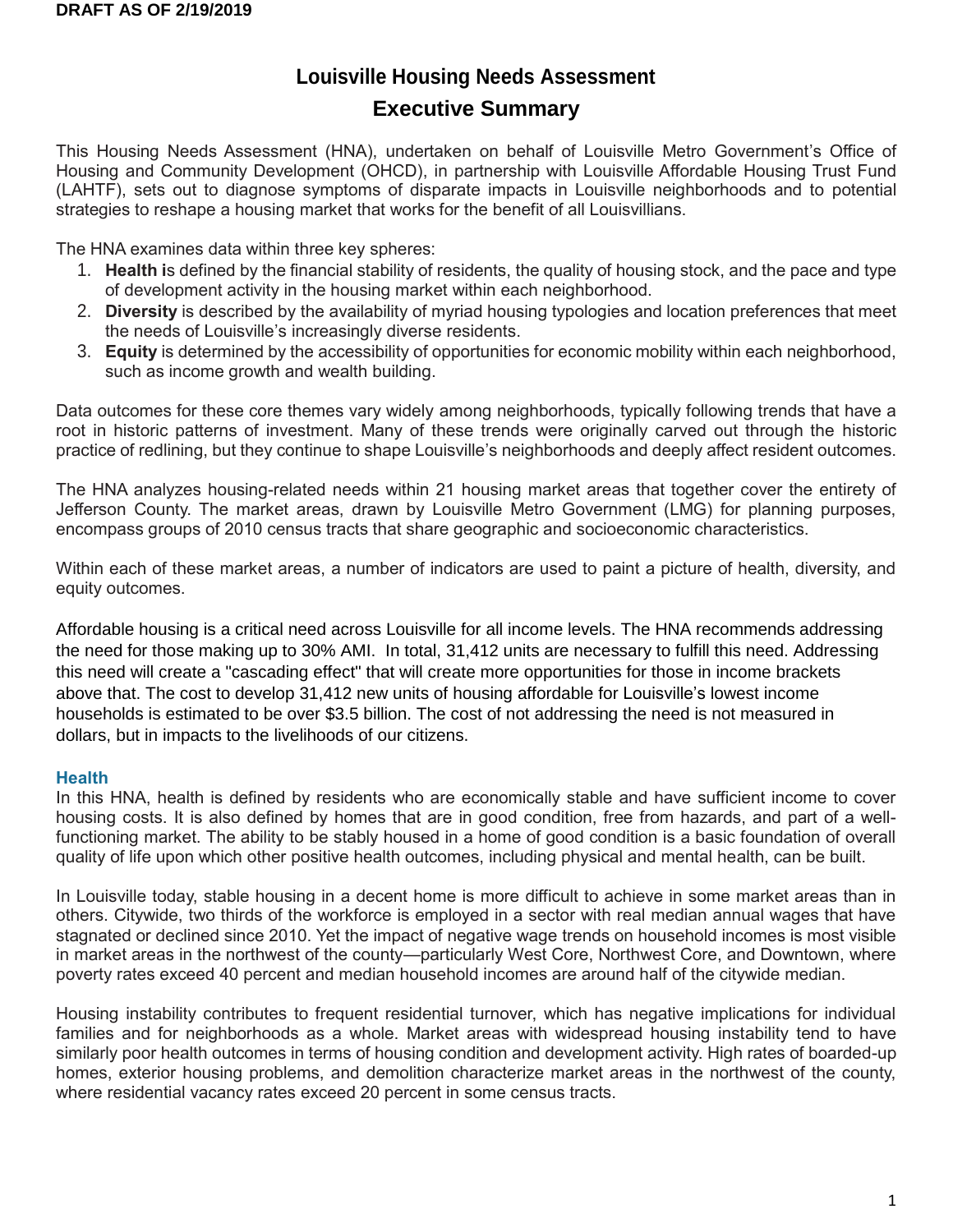## **Diversity**

The assessment of diversity within Louisville's housing market areas looks at both housing typologies and demographic characteristics. Louisvillians are vastly diverse not only in race and country of origin, but also in their age and ability, family size, living preferences, and incomes. Without sufficient variety in housing types, sizes, and price points, it is impossible for each market area to demonstrate the rich social and cultural diversity that exists in Louisville.

Though Louisville is growing more racially and ethnically diverse, its residents remain generally segregated. Black or African American residents make up 22 percent of the total population, but they represent the majority of residents in just four market areas in the northwest of the county—Northwest Core, West Core, Downtown, and University. This pattern reflects the legacy of redlining.

Households also tend to be separated by income and tenure. Louisville's housing stock is varied in appearance and age, but options for renters and lower-income families in particular are concentrated heavily in the northwest market areas.

Louisville has a subsidized affordable housing inventory that includes 16,441 units in 338 developments, but nearly half of all assisted developments and units are located in the same four market areas mentioned above. Around one eighth of all subsidized units will lose their affordability restrictions in the next five years. The restrictions in many of these units are likely to be renewed, but developments that are located in or adjacent to areas experiencing housing market growth and increasing development pressures are most at risk of conversion to market- rate prices.

In Louisville as a whole, there is a shortage of homes for families whose income is lower than the Federal Poverty Level. There are only enough affordable and available homes for 46 percent of these lowest-income families, with an estimated shortage of 31,412 units. The shortage causes an overall affordability gap that affects all families whose income is lower than the area median, severely limiting housing choice for many Louisvillians.



If Louisville had 31,412 additional units that were affordable to households below the Federal Poverty Level (and if these homes were all occupied by the families who need them), then an affordability gap would not exist in the city for households in any income group.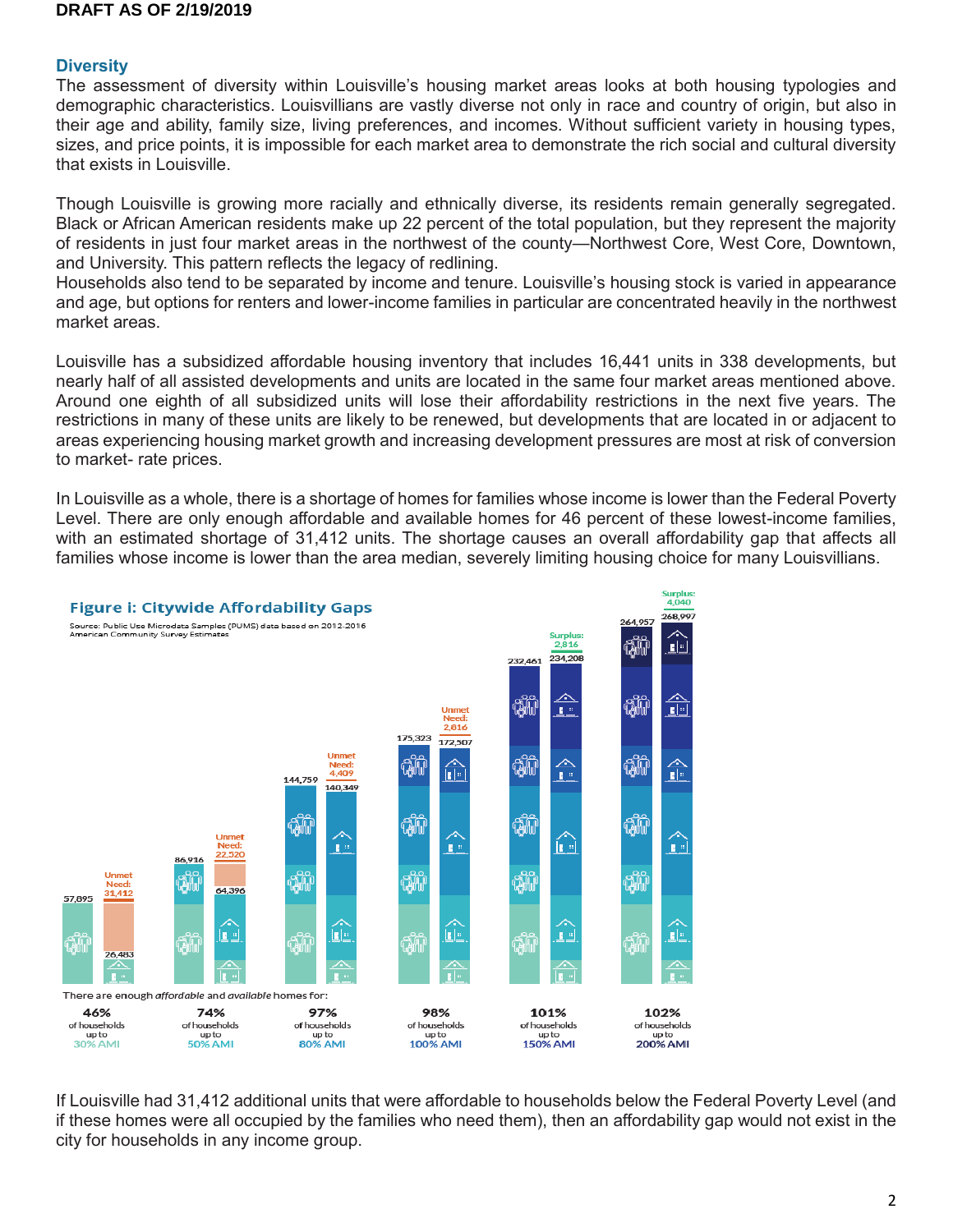## **Equity**

Health and diversity of housing choice are critical to ensure that all Louisvillians have a safe and decent quality of life. Equity, meanwhile, is possible only when each resident has fair access to opportunities for upward mobility. This HNA measures equity by possibilities for homeownership and economic mobility, as well as by residents who are well-equipped to take advantage of these opportunities no matter where they live or what they look like.

Homeownership is one of the most effective ways to build wealth. By building wealth, families gain more control over their own health outcomes and housing choice. They also improve their ability to pass these benefits on to future generations. Yet today, households of color are more likely to be denied mortgage loans and much less likely to own a home than White households. In fact, higher-income Black applicants were more likely to have high-cost loans than lower-income applicants of any other race or ethnicity. These trends contribute to disparate ownership rates in Louisville; while 70 percent of White residents own their homes, ownership rates are less than 40 percent among Black and Latinx families. Homeownership is also becoming more difficult for Louisville's younger residents.

Among Louisvillians who own a home, location can have an outsized impact on the home's value. Low home values, described by sales comparables, can significantly harm the investment value of current homeowners. They can also impact the ability of developers to secure construction financing from banks, which ultimately impedes redevelopment efforts on these blocks. In some cases, particularly in West Louisville, blocks of neighborhoods suffer from low home and land appraisal values that persist even after significant redevelopment has occurred.

Opportunities for economic mobility also vary widely by geography. Market areas in the northwest have relatively low access to key resources like jobs, stable housing, transit, and health hazard mitigation, while other market areas more easily connect their residents to a wealth of opportunity. In order to increase equity in Louisville's neighborhoods, disparities in opportunity across geography, as well as across demographic characteristics like race, ethnicity, age, and ability, must be alleviated.

## **Displacement Risk**

As home values increase in older, lower-income neighborhoods located near Louisville's vibrant urban center, there is a growing challenge to help guard against the displacement of current residents and businesses and to help create and preserve affordable housing and local businesses in these areas.

This HNA focuses on the risk of residential displacement that results from increased development pressures combined with financial instability among households, which impacts their ability to adjust to rising housing costs. The risk is highest in neighborhoods like Russell, where a multi-million-dollar redevelopment of Beecher Terrace will evolve over the next several years, and in neighborhoods like Smoketown, where renovations of older homes are becoming more frequent and profitable. There is also a high likelihood of gentrification from investment in newly designated federal Opportunity Zones, which cover much of the market areas in West Louisville. Mindful of this danger, Louisville Metro is taking steps to lessen the risk of gentrification. In partnership with Kenan Charitable Trust, for example, the city has formed Russell: A Place of Promise to focus on wealth-building activities for existing residents and businesses in that community.

## **Potential Strategies**

The HNA assesses the extent to which each Louisville neighborhood is healthy, diverse, and equitable, both in its physical housing stock and among its households. The city's neighborhoods are myriad in their current conditions, so effective strategies to promote health, diversity, and equity vary by market area.

The HNA strategies have three primary goals. The first is to make strategic use of City resources, especially through the use of City-owned land, the land bank, code enforcement, and rehabilitation activities. The second goal is to harness the private market through key opportunities to engage private partners in generating new economic investments in Louisville. The third goal is to expand access to capital, with an emphasis on the critical need to foster economic opportunities among low- income households, people of color, and small businesses.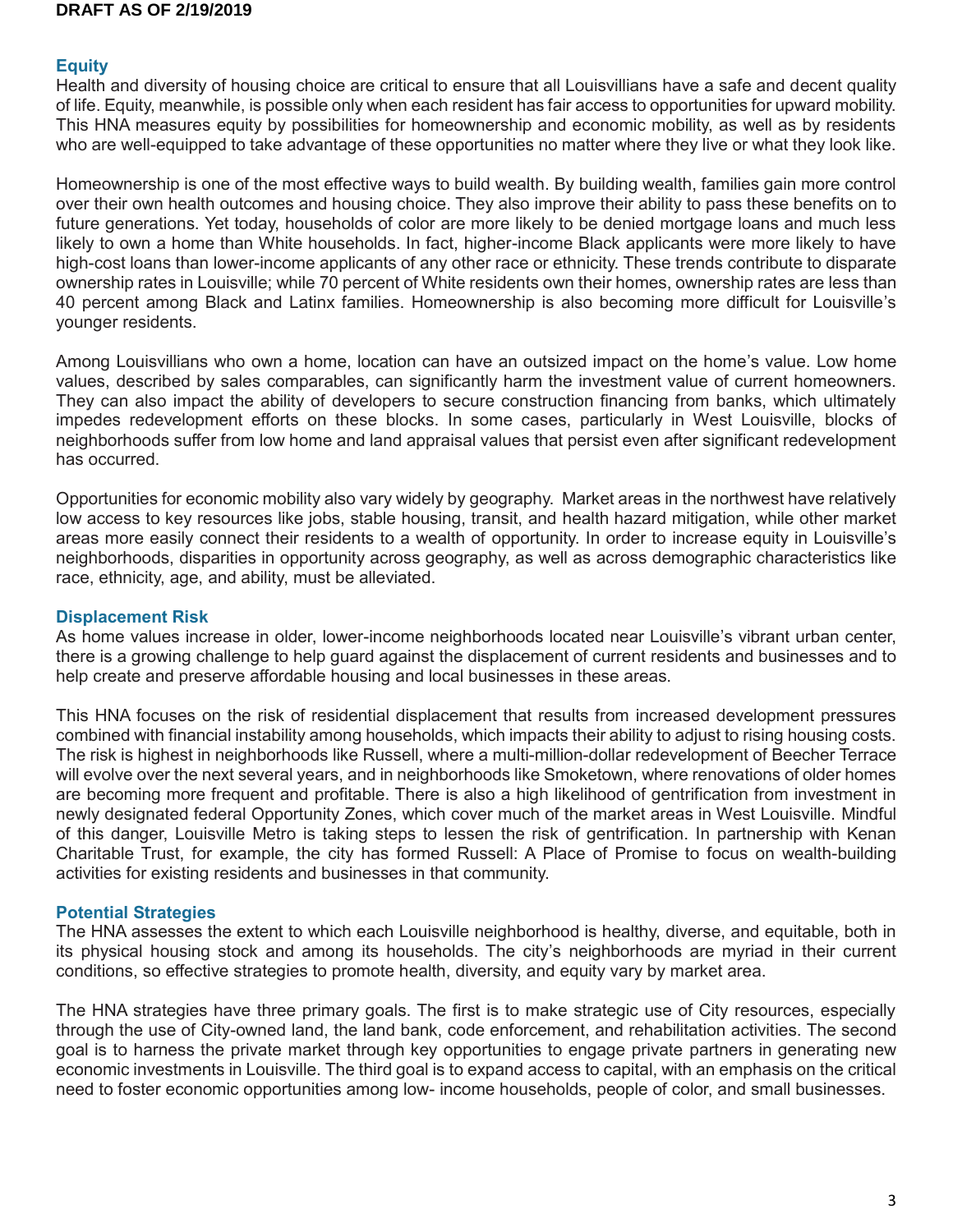These three goals come together to create the following strategies. Over the next few months, Metro will review these strategies and begin implementation of a combination of them that make sense for our market and community.

# **Local Solutions - Funding**

- Dedicated funding source to sustain affordable housing initiative.
- Create a Community Land Trust to help create new affordable homeownership and wealth creation opportunities.
- Preserve unsubsidized affordable housing units through acquisition and rehabilitation.
- Allow financing of a Renter Equity Program under LAHTF to allow tenants to build equity while renting a unit.
- Adopt a proactive systematic code enforcement program for rentals.

# **Local Solutions - Policy**

- Designate Investment Strategy Areas that prioritize and facilitate creation of affordable and market-rate housing and direct Metro investment to those areas.
- Adopt Anti-Displacement measures.
- Explore implementation of inclusionary zoning regulations in the Land Development Code.
- Extend the period of affordability on housing projects financed by LMG/LAHTF.
- Establish a Lien Release and Code Violation Forgiveness Program.
- Reduce parking requirements for affordable housing developments.
- Utilize the Health Impact Assessments to evaluate Metro's policies, regulations and incentives for creation and preservation of housing units.
- Continue to incorporate cool roofs standards in owner rehabilitation and multi- family construction projects.

# **State Solutions – Require Change to State Law**

- Continue the Tax Delinquency Deferral Program to prohibit the sale of delinquent tax bills in the neighborhoods with high levels of vacant properties. Review the program regularly to determine if areas need to be removed or added.
- Expand the Low-Income Housing Tax Credit program through a mixed income initiative in collaboration with Kentucky Housing Corporation
- Consider deed restrictions on certain properties previously owned by the city that preserve longterm affordability.
- Exclusionary taxing for developers who create a specified number of affordable units within a market-rate development
- Freeze real estate property taxes for at risk homeowners
- Require visitability accessibility standards for all new residential developments

# **Peer City Successes**

Cincinnati, Ohio's Community Land Trusts own the land on which affordable housing is constructed, ensuring its affordability into perpetuity. The Community Land Co-op has succeeded in empowering families with low and medium income to own homes in the West End and neighboring communities by retaining ownership of the land to perpetuate affordable housing since 1980.

Additionally, The Cornerstone Renter Equity Program in Cincinnati recognizes that not all low-income renters wanted to be homeowners, but that homeownership was the key to wealth creation. Residents who participate and live in the property can earn up to \$3500 in credits after five years, after which time they are vested and can cash it out.